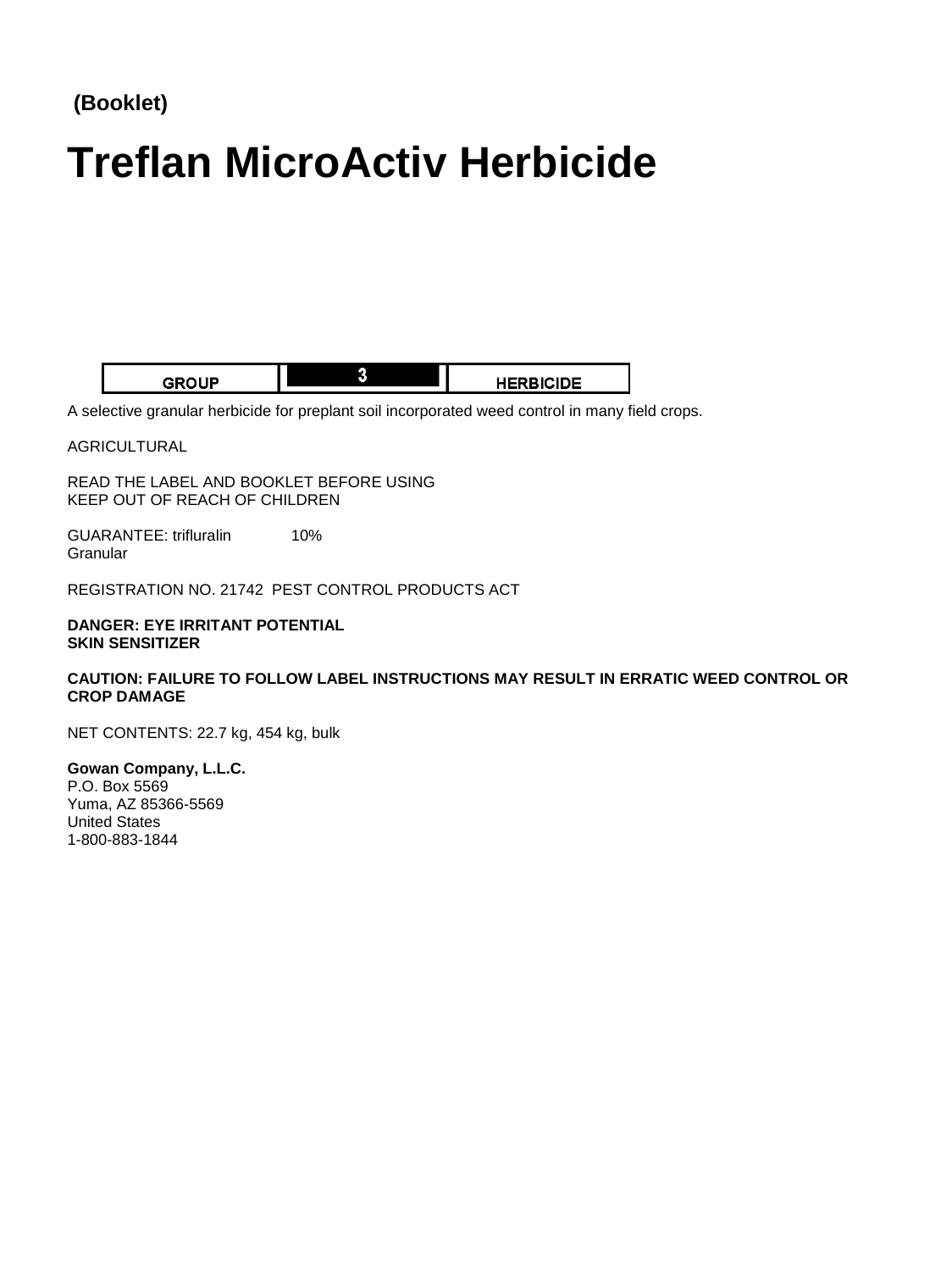#### **PRECAUTIONS KEEP OUT OF REACH OF CHILDREN DANGER: EYE IRRITANT POTENTIAL SKIN SENSITIZER DO NOT APPLY BY AIR**

Harmful if swallowed or absorbed through the skin. Avoid contact with skin, eyes or clothing. Avoid contamination of foodstuffs, feed and fish ponds.

All handlers must wear a long-sleeved shirt and long pants. In addition, wear chemical-resistant gloves during mixing, loading, repair and clean-up activities.

DO NOT enter or allow worker entry into treated areas during the restricted-entry interval (REI) of 12 hours.

If this pest control product is to be used on a commodity that may be exported to the U.S. and you require information on acceptable residue levels in the U.S., visit CropLife Canada's web site at www.croplife.ca.

#### **FIRST AID**

#### **Take container, label or product name and Pest Control Product Registration Number with you when seeking medical attention.**

**If swallowed:** Call a poison control centre or doctor immediately for treatment advice. Have person sip a glass of water if able to swallow. Do not induce vomiting unless told to do so by a poison control centre or doctor. Do not give anything by mouth to an unconscious person.

**If on skin or clothing:** Take off contaminated clothing. Rinse skin immediately with plenty of water for 15-20 minutes. Call a poison control centre or doctor for treatment advice.

**If inhaled**: Move person to fresh air. If person is not breathing, call 911 or an ambulance, then give artificial respiration, preferably by mouth-to-mouth, if possible. Call a poison control centre or doctor for further treatment advice.

**If in eyes**: Hold eye open and rinse slowly and gently with water for 15-20 minutes. Remove contact lenses, if present, after the first 5 minutes, then continue rinsing eye. Call a poison control centre or doctor for treatment advice.

#### **TOXICOLOGICAL INFORMATION**

No specific antidote. Employ supportive care. Treatment should be based on judgement of the physician in response to reactions of the patient.

#### **AGRICULTURAL CHEMICAL**

Do not ship or store with food, feeds, drugs or clothing.

#### **ENVIRONMENTAL HAZARDS**

Direct contamination of any body of water with this product may kill fish. Do not contaminate any body of water by direct application, cleaning of equipment or disposal of wastes. To reduce runoff from treated areas into aquatic habitats, avoid application to areas with a moderate to steep slope, compacted soil or clay. Avoid application of the product when heavy rain is forecast. Contamination of aquatic areas as a result of runoff may be reduced by including a vegetative strip between the treated area and the edge of the water body.

#### **STORAGE**

Store in areas not exposed to high temperatures, prolonged, direct sunlight or moisture. Also, do not let product remain in granular applicators under these conditions. After filling the granular applicator, close the lid immediately to avoid prolonged exposure to direct sunlight.

#### **DISPOSAL**

#### **Recyclable Containers:**

Do not reuse this container for any purpose. This is a recyclable container, and is to be disposed of at a container collection site. Contact your local distributor/dealer or municipality for the location of the nearest collection site. Before taking the container to the collection site:

1. Triple- or pressure-rinse the empty container. Add the rinsings to the spray mixture in the tank.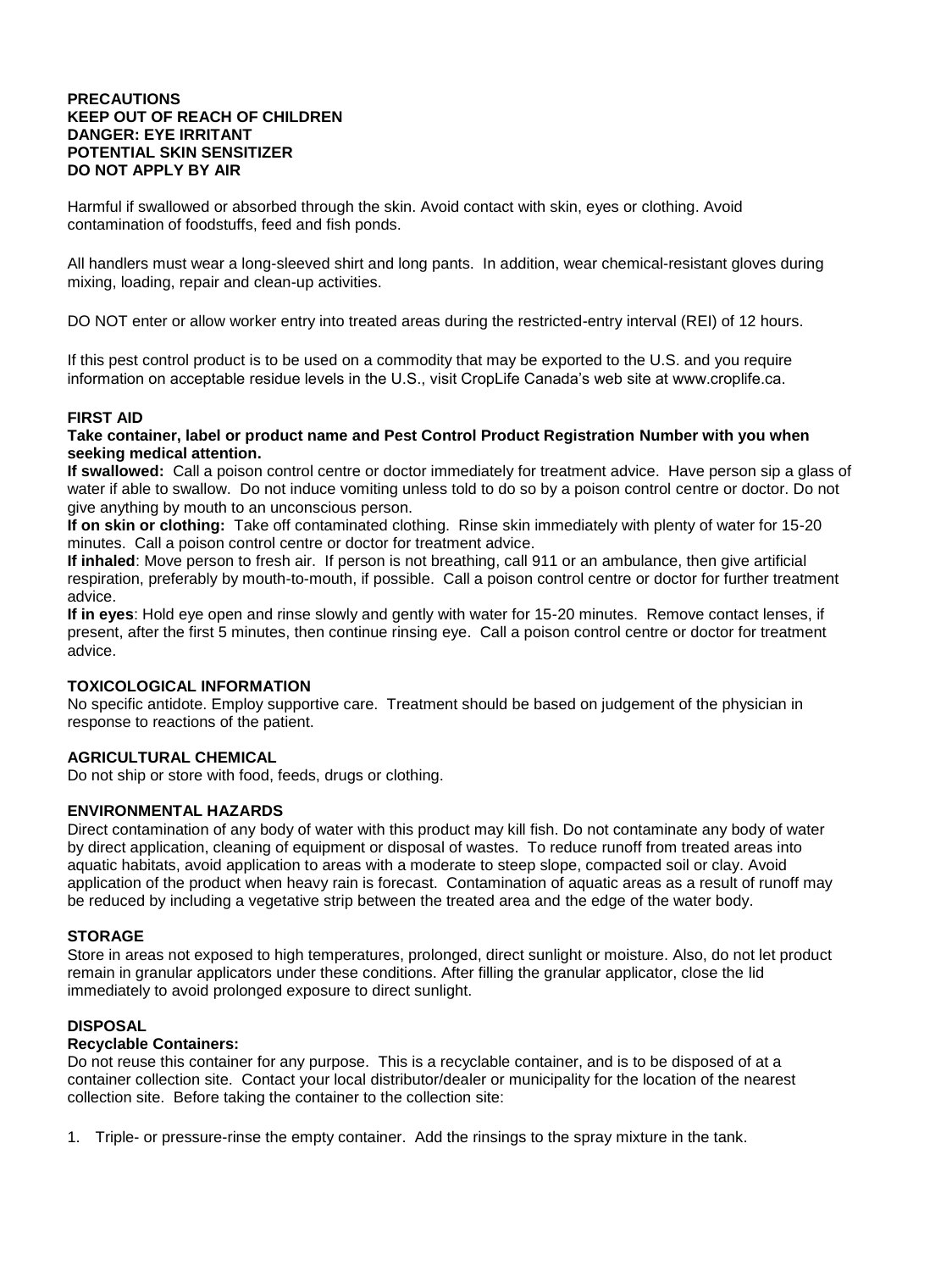2. Make the empty, rinsed container unsuitable for further use.

If there is no container collection site in your area, dispose of the container in accordance with provincial requirements.

#### **Returnable Containers:**

Do not reuse this container for any purpose. For disposal, this empty container may be returned to the point of purchase (distributor/dealer).

For information on disposal of unused, unwanted product, contact the manufacturer or the provincial regulatory agency. Contact the manufacturer and the provincial regulatory agency in case of a spill, and for clean-up of spills.

#### **GENERAL INFORMATION**

Treflan MicroActiv Herbicide is a preemergence herbicide which is mixed (incorporated) into the soil to provide long-lasting control of many annual grasses and broadleaved weeds. Treflan MicroActiv Herbicide controls susceptible weeds by killing seedlings as they germinate. It does not control established weeds or weeds which germinate below the treated soil layer.

- DO NOT apply this product in a way that will contact workers or other persons, either directly or through drift. Only protected handlers may be in the area during application.
- Discard clothing or other absorbent materials that have been heaving contaminated with this product. DO NOT reuse them.
- Users should remove clothing immediately if pesticide gets inside. Then wash thoroughly and put on clean clothing.
- DO NOT apply this product directly to freshwater habitats (such as lakes, rivers, sloughs, ponds, prairie potholes, creeks, marshes, streams, reservoirs, ditches and wetlands), estuaries or marine habitats.
- DO NOT contaminate irrigation or drinking water supplies or aquatic habitats by cleaning of equipment or disposal of wastes.
- To minimize the release of trifluralin into the environment due to volatilization, trifluralin should only be applied on cool mornings and evenings when air temperatures are 15°C or lower. To further reduce volatilization to the atmosphere, incorporation into the soil should occur concurrently with application.

#### **INSTRUCTIONS**

FAILURE TO FOLLOW LABEL INSTRUCTIONS MAY RESULT IN ERRATIC WEED CONTROL OR CROP DAMAGE. USUAL OR STANDARD SEEDING PRACTICES MAY NOT SUFFICE. READ ALL DIRECTIONS CAREFULLY BEFORE APPLYING.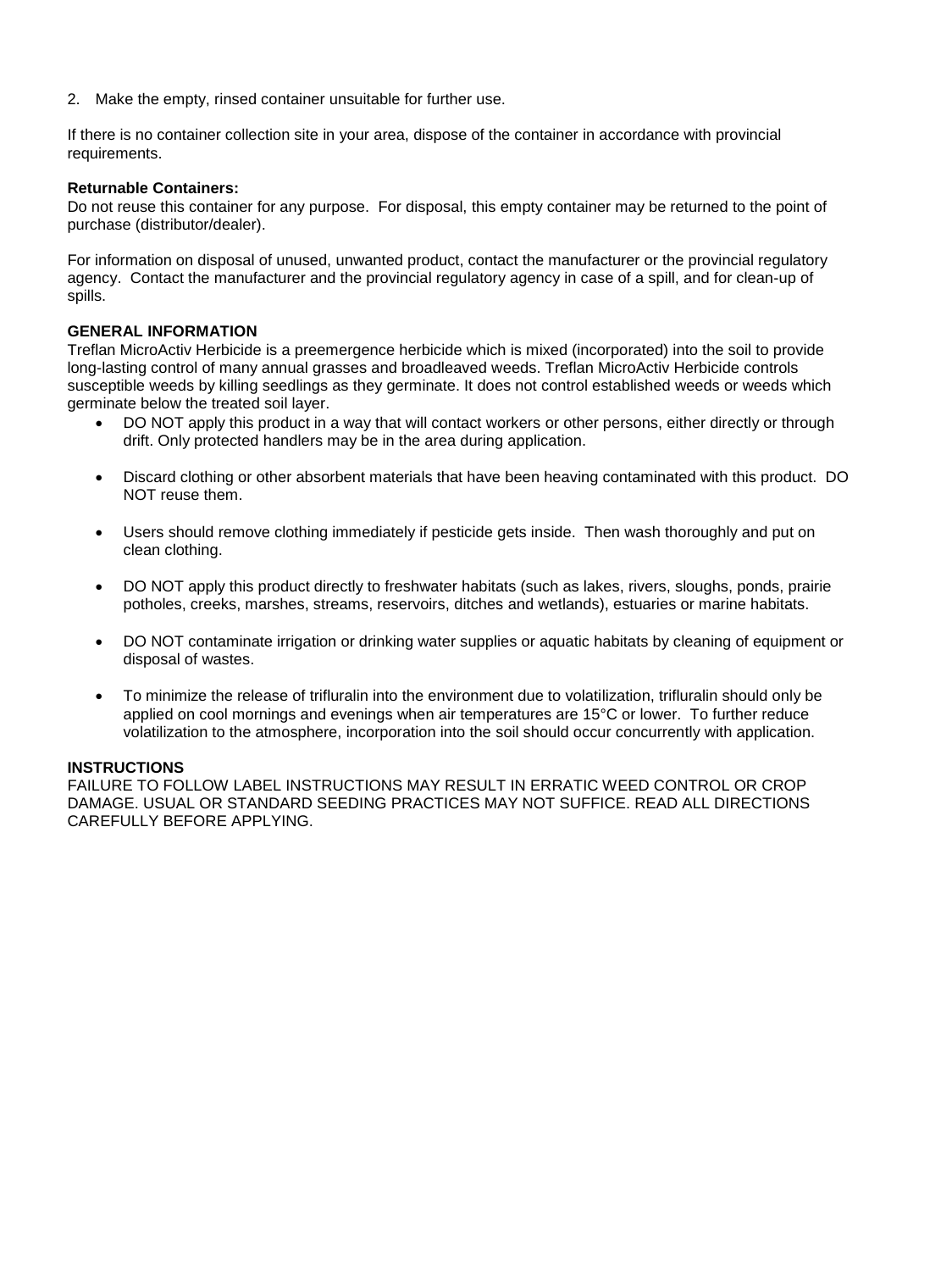#### **WARNINGS**

#### **Application**

- Do not apply Treflan MicroActiv Herbicide to peat or muck soil, or soils which contain more than 15% organic matter.
- Do not apply to fields spread with manure within the last 12 months. After this period, ensure the manure has been thoroughly disintegrated and mixed into the soil to a depth of 10 to 15 cm.
- If the swath or stubble is removed by burning, cultivate once to remove the charcoal layer from the soil surface prior to Treflan MicroActiv Herbicide application.
- Application to soils subject to prolonged periods of flooding may result in accelerated herbicide breakdown. Additionally, application to wet soils or soils in poor working condition could result in reduced weed control. See Land Preparation section of this label for further precautions.
- Do not apply to soils with less than 2% organic matter. Application to eroded knolls or grey-wooded soils with highly variable texture or organic matter may result in reduced crop stand, delayed development or reduced yields in either the treated crop or rotational crop.
- Apply uniformly at the recommended rates. Over-application caused by overlapping, improper calibration or uneven application may reduce crop stands in the treated crop or rotational crop.
- DO NOT APPLY BY AIR.
- To avoid potential injury to future wheat rotational crops, growers should avoid applying trifluralin and/or ethalfluralin on the same land at an oilseed/special crop/barley rate for two consecutive crops.

#### **Crop Year**

- Applied and incorporated according to directions, Treflan MicroActiv Herbicide will not harm the treated or rotational crop. However, seedling disease, deep planting, excessive moisture, high salt concentration, soil compaction or drought may weaken crop seedlings and increase the risk of injury, which may result in delayed crop development or reduced yields.
- To reduce the possibility of injury to the treated crop, use good quality certified seed. Seed shallow into a warm, moist firm seedbed using recommended agronomic practices which will promote rapid and even crop germination and emergence.
- Each crop has a specific seeding depth requirement and seeding deeper than recommended can increase the potential risk of damage to the seedling. Refer to industry or government extension published documents which outline recommended seeding practices/depths for each crop.
- **CAUTION:** Do not graze the treated immature crops or cut for hay; there are not sufficient data available to support such use.

#### **Rotational Crop**

- Applied and incorporated according to label directions, Treflan MicroActiv Herbicide will not harm rotational crops. However, seedling disease, cold weather, deep planting, excessive moisture, high salt concentrations, soil compaction or drought may weaken seedlings and increase the risk of injury, which may result in delayed crop development or reduced yields.
- As a precaution, oats, sugar beets and small-seeded grasses such as timothy, canaryseed grass and creeping red fescue should not be grown in rotation following a crop treated with Treflan MicroActiv Herbicide.
- The persistence of Treflan MicroActiv Herbicide is influenced by soil moisture and the majority of breakdown occurs during the growing season. If drought or extended dry periods were present in the previous year, higher levels of Treflan MicroActiv Herbicide may be present in the soil. To reduce the possibility of injury to rotational crops, seed shallow into a warm moist seedbed using recommended agronomic practices and seeding depths. As an additional safety precaution seeding rate may be increased slightly (10%).
- Do not seed wheat as a rotational crop if trifluralin and/or ethalfluralin has been used at an oilseed/special crop/barley rate for two consecutive crops.
- Do not direct seed (zero till) a rotational crop into standing stubble on land that has been treated with trifluralin or ethalfluralin for the previous crop. A cultivation prior to seeding of the rotational crop is strongly recommended to help aerate the soil and promote seedbed conditions which will enhance seed germination.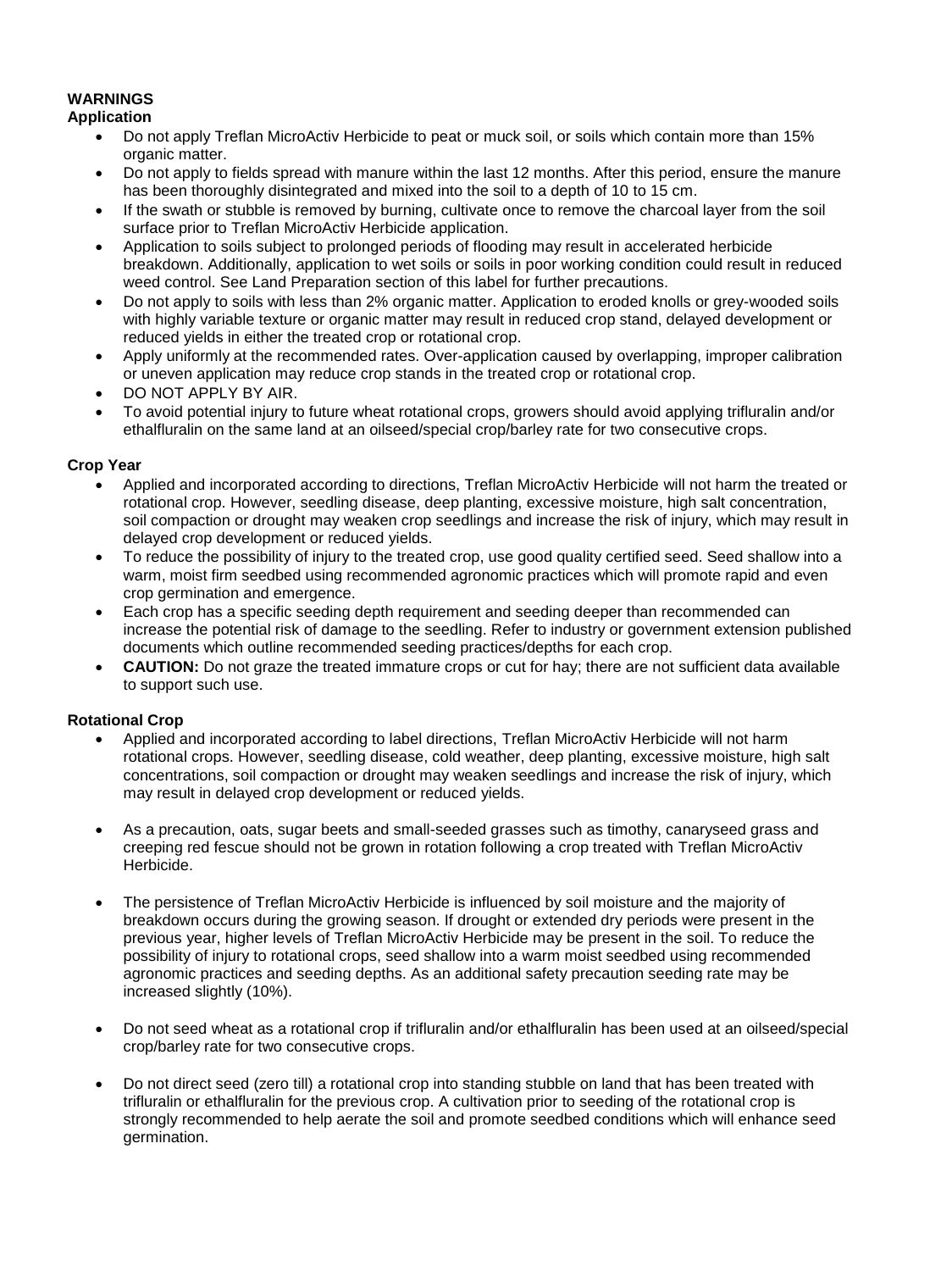When seeding a rotational crop, use good quality certified seed. Seed shallow into a warm, moist firm seedbed using recommended agronomic practices which will promote rapid and even crop germination and emergence. Avoid deep seeding, loose seedbeds and seeding into cold soils.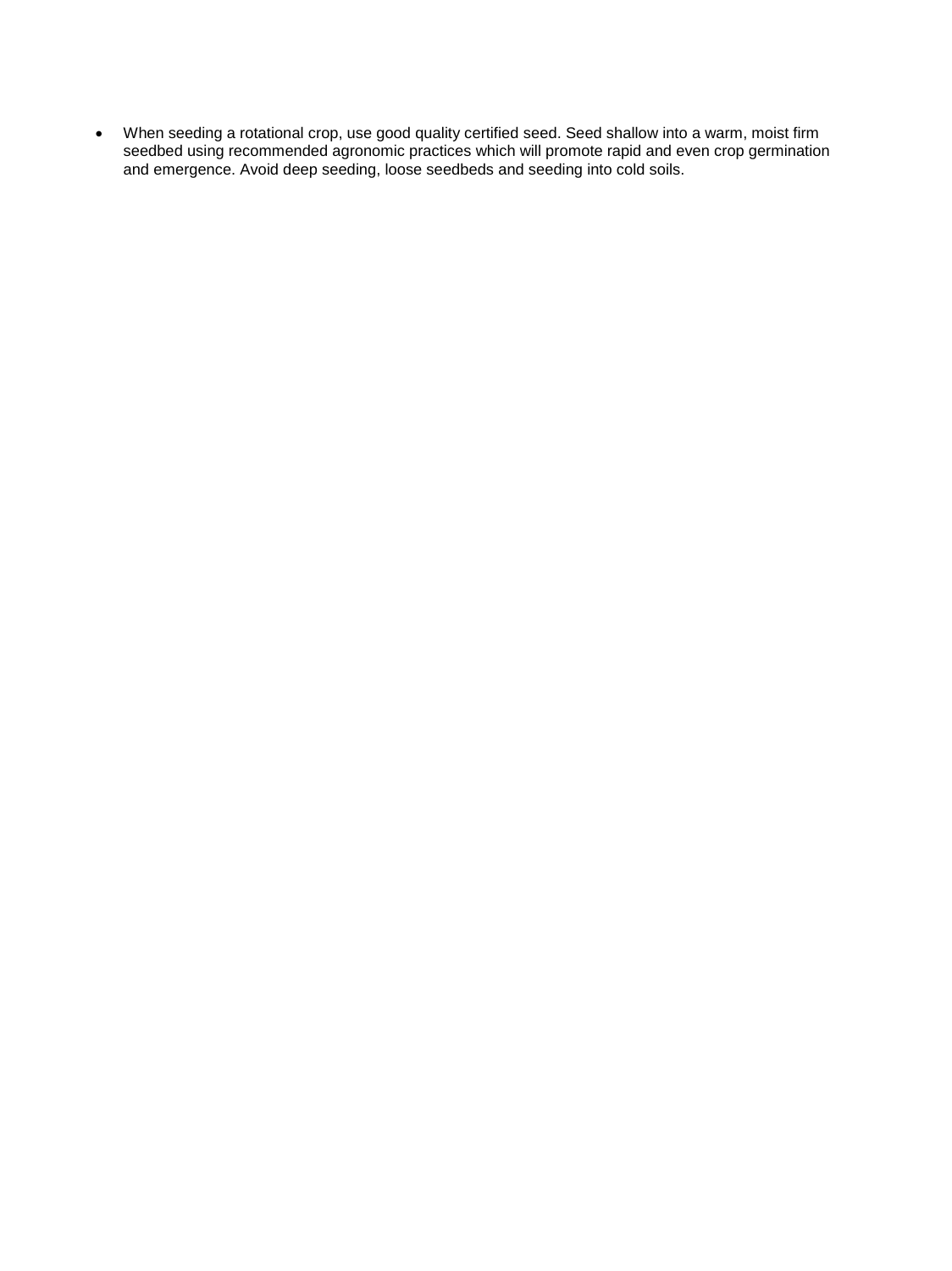Each crop has a specific seeding depth requirement and seeding deeper than recommended can increase the potential risk of damage to the seedling. Refer to industry or government extension published documents which outline recommended seeding practices/depths for each crop.

#### **Weed Resistance**

Populations of green foxtail tolerant to trifluralin have developed in a number of fields in Western Canada which have had a long history of repeated trifluralin use. Trifluralin or ethalfluralin containing products (i.e., Treflan

MicroActiv Herbicide, Treflan Herbicide\*, Heritage\*\*, Triflurex  $\stackrel{1}{\cdot}$ , Rival  $\stackrel{2}{\cdot}$ , Fortress  $\stackrel{3}{\cdot}$  and Edge\* Herbicides) will not control trifluralin tolerant green foxtail. To delay selection or reduce the spread of trifluralin tolerant green foxtail, avoid the use of these products repeatedly in the same field or use a separate herbicide application for control of trifluralin tolerant green foxtail. As a preventative measure, Gowan Company, L.L.C. strongly recommends rotating the use of herbicides that have different modes of action. Consult provincial extension personnel for more information.

## **DIRECTIONS FOR USE IN OILSEED AND SPECIALTY CROPS Land**

#### **Preparation**

When applying to unworked stubble fields, cultivate once before application of Treflan MicroActiv Herbicide to allow granules to penetrate to the soil surface. If existing weed growth is heavy, cultivate to destroy existing weeds before application of Treflan MicroActiv Herbicide. Disc-type implements provide the best results. To avoid concentrating wild oat seeds below the treated layer, do not plow (moldboard) land prior to application of Treflan MicroActiv Herbicide. If the swath is removed by burning, cultivate once to remove charcoal layer prior to application of Treflan MicroActiv Herbicide.

#### **Application**

Apply with a properly calibrated granular herbicide applicator that will apply the granules uniformly. Calibrate the applicator according to manufacturer's directions and check frequently during application to be sure equipment is working properly. Avoid concentration of the material in narrow bands. Apply Treflan MicroActiv Herbicide to soil surface and incorporate in the same operation if possible. Ensure that large clods are broken. Do not delay incorporation more than 24 hours after application. When applied as directed, Treflan MicroActiv Herbicide will not harm the treated crop or crops that follow in rotation; however, an over-application caused by overlapping, improper calibration, non-uniform application etc. may reduce stands of the treated crop or rotational crops.

#### **Incorporation**

To incorporate, work Treflan MicroActiv Herbicide into the soil in two different directions. Use a tandem disc, discer or field (vibra-shank type) cultivator set to work 8 to 10 cm deep for the first incorporation. Disc or cultivate in a cross direction at the same depth. Operate disc implements at 7 to 10 km/hr and cultivators at 10 to 13 km/hr. DEEP TILLAGE CULTIVATOR NOT RECOMMENDED. A field cultivator (vibra-shank type) is defined as an implement with 3 or 4 rows of sweeps spaced at intervals of 20 cm or less and staggered so that no soil is left unturned.

- Treflan MicroActiv Herbicide should not be incorporated with a field cultivator when the soil is crusted, lumpy or too wet for good mixing action.
- Disc type implements are preferred on stubble to ensure a 10 cm depth of operation.
- Incorporation with implements set to cut less than 8 cm deep or more than 10 cm deep may result in erratic weed control or crop damage.
- Rod weeders, harrows, deep tillage cultivators, chisel plows or hoe drills will not properly incorporate Treflan MicroActiv Herbicide.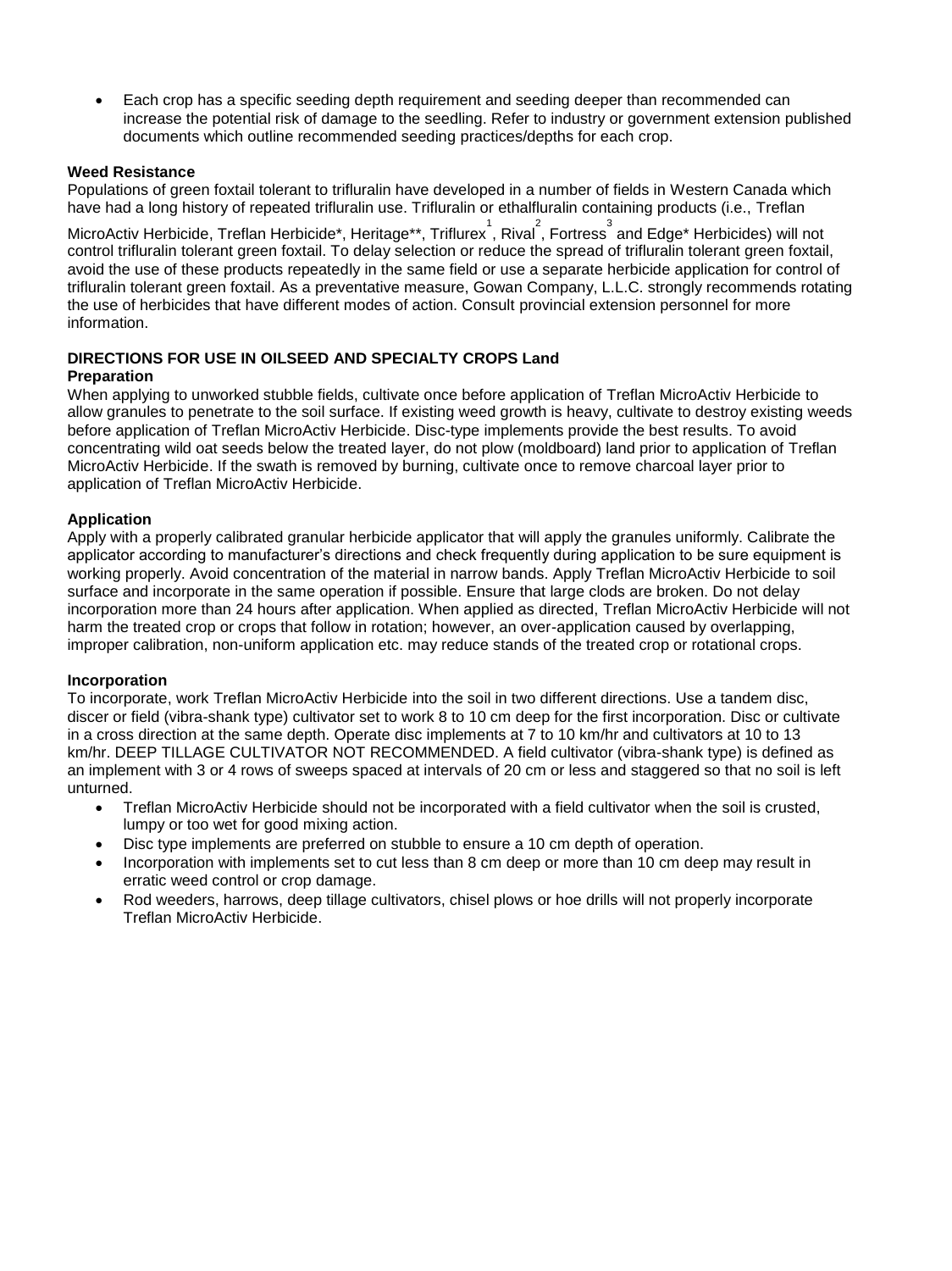**NOTE:** FOR MORE EFFECTIVE WEED CONTROL, IT IS RECOMMENDED THAT THE SECOND INCORPORATION MUST BE DELAYED FOR AT LEAST 3 DAYS FOLLOWING THE FIRST INCORPORATION. THIS ALLOWS TIME FOR GREATER RELEASE OF TREFLAN MICROACTIV HERBICIDE ONTO SOIL PARTICLES AND ASSURES MORE UNIFORM DISTRIBUTION IN SOILS.

#### **Fall Application**

Treflan MicroActiv Herbicide can be applied in the fall between September 1 and prior to soil freeze-up for weed control the following year. On all deep black soils and heavy textured soils, early fall application is preferred to allow more time for even dispersion of Treflan MicroActiv Herbicide in the treated soil layer. Apply fall rates and incorporate as above. The initial incorporation must be done within 24 hours of application. **FOR BEST RESULTS IT IS RECOMMENDED TO DO BOTH INCORPORATIONS IN THE FALL FOLLOWED BY TILLAGE (5 to 8 cm) IN THE SPRING PRIOR TO PLANTING**.

#### **Summer Application**

Treflan MicroActiv Herbicide can be applied to summerfallow between June 1 and September 1 for weed control in canola and flax the following year. Apply the summer rate and incorporate as above. Treflan MicroActiv Herbicide must be incorporated at least twice with the implement operated in two different directions. The initial incorporation must be done within 24 hours of application. The second incorporation (and subsequent incorporations) may be done whenever necessary to destroy resistant weed growth during the remainder of the summerfallow. Tillage (5 to 8 cm) is necessary in the spring prior to seeding (refer to Spring Tillage for Seedbed Preparation). DO NOT APPLY TO SAND AND SANDY LOAM SOILS.

#### **Spring Tillage For Seedbed Preparation**

Spring tillage following summer or fall application of Treflan MicroActiv Herbicide should be done prior to seeding when the soil is warm enough to promote germination. Use a disc or field cultivator (vibra-shank) set to cut at 5 to 8 cm deep. On all deep black soils and heavy textured soils, it is recommended to prework the soil early in the spring to aerate the layer treated with Treflan MicroActiv Herbicide for optimum weed control. Avoid transplanting weed seedlings; seed into a weed-free seedbed using accepted cultural practices. Avoid excessive compaction of the soil layer treated with Treflan MicroActiv Herbicide. Any operation that results in a more shallow or compacted treated layer may allow weeds to emerge. This compaction may result from tractor wheel tracks, implement wheels, drill press wheels or other field operations done after incorporation. Soils are more susceptible to compaction when they are moist.

# **WEEDS CONTROLLED**

wild millet (green and yellow foxtail)  $\qquad \qquad \text{cow cockle}$ barnyard grass barnyard grass pigweed Persian darnel lamb's-quarters crab grass chickweed meadow brome grass burst and the purslane cheat knotweed stink grass carpetweed goose grass and the control of the wild buckwheat annual blue grass

#### **Annual Grasses Annual Broadleaved Weeds**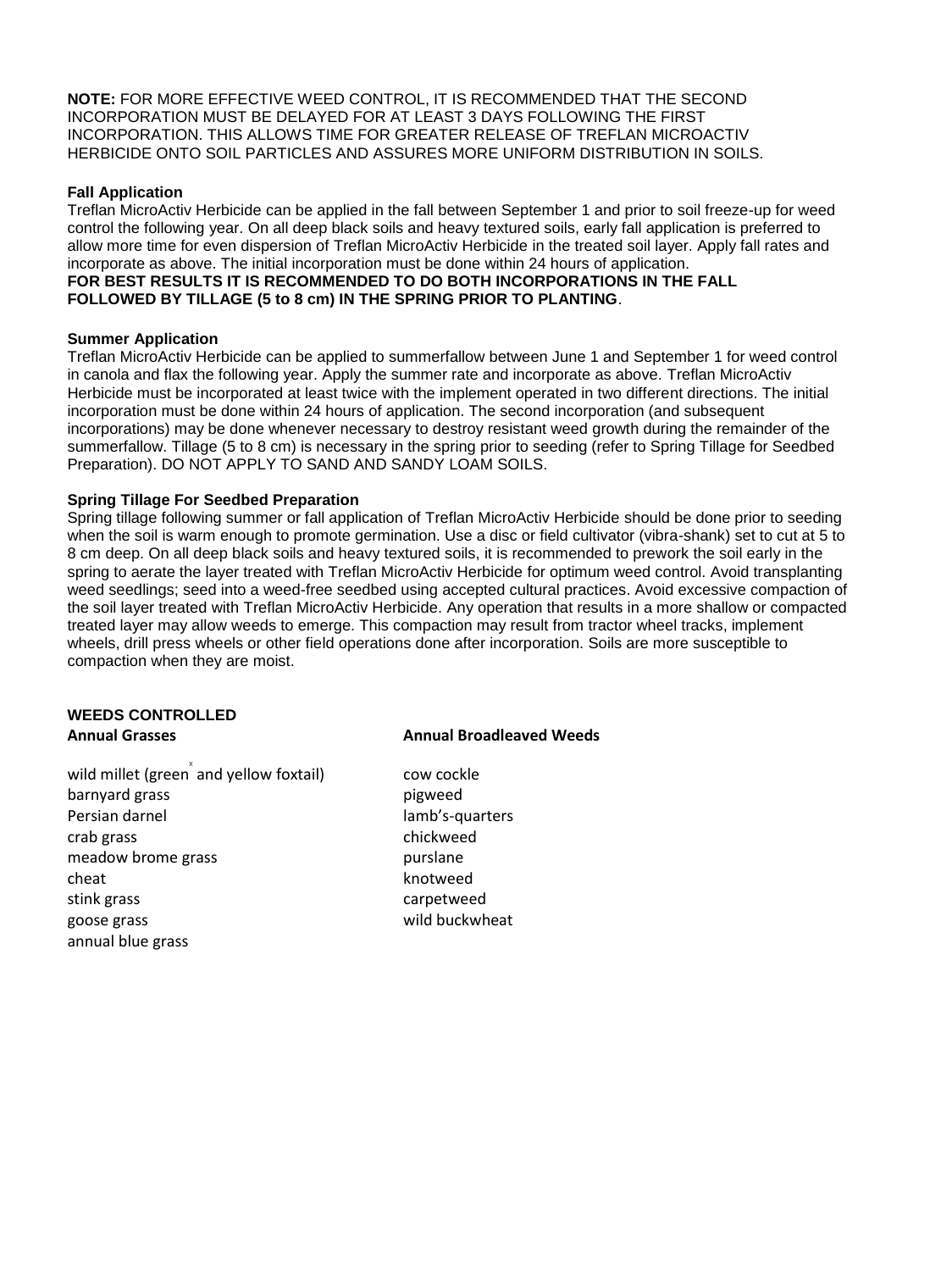## **WEEDS SUPPRESSED**

Wild oats

 $\check{X}$ reflan MicroActiv Herbicide will not control trifluralin tolerant green foxtail. See specific recommendations in Warning section of this label.

**NOTE:** When used as directed, Treflan MicroActiv Herbicide will provide commercially acceptable control of the above weeds. Some wild oats and wild buckwheat may escape the herbicidal action of Treflan MicroActiv Herbicide but will be retarded in growth and will provide little competition to the crop.

| <b>CROPS REGISTERED</b>                |                                                          |
|----------------------------------------|----------------------------------------------------------|
| canola                                 | barley (fall application only)                           |
| triazine tolerant canola (t.t. canola) | flax (summer and fall application only)                  |
| mustard                                | soybeans                                                 |
| sunflower                              | dry beans                                                |
| peas (field and canning)               | fababeans                                                |
| lentils (fall application only)        | alfalfa establishment (flax and canola cover crops only) |

#### **Table 1: Recommended Rates of Treflan MicroActiv Herbicide in Oilseed And Special Crops**

| Crop                                                                                             | Soil Zones And<br>% of Soil                   | <b>Rates per Hectare for Specific Soil Textures</b> |                                                                                     |  |
|--------------------------------------------------------------------------------------------------|-----------------------------------------------|-----------------------------------------------------|-------------------------------------------------------------------------------------|--|
|                                                                                                  |                                               | Light                                               | <b>Medium to Heavy</b>                                                              |  |
| <b>Organic Matter</b>                                                                            |                                               | sand sandy loam                                     | loam silty clay loam silt loam<br>clay loam silt silty clay sandy<br>clay loam clay |  |
| <b>Summer</b> canola,<br>t.t. canola, flax (do<br>not use on low<br>linolenic acid<br>varieties) | brown, dark<br>brown, black or<br>deep black  | not recommended                                     | 17 kg/ha                                                                            |  |
| <b>Fall</b> canola, t.t.<br>canola, lentils,<br>sunflower,                                       | brown, dark<br>brown or black<br>$2-6\%$ O.M. | 11 kg/ha                                            | 14 kg/ha                                                                            |  |
| fababeans,<br>mustard, flax,<br>peas, soybeans,<br>dry beans, alfalfa<br>establishment           | black or deep<br>black 6-15%<br>O.M.          | 14 kg/ha                                            | 14-17 kg/ha (use 17 kg/ha for<br>heavy wild oat infestations)                       |  |

**NOTE:** Do not delay first incorporation more than 24 hours after application.

#### **SPECIAL INSTRUCTIONS FOR FLAX (Do not use on low linolenic acid varieties) AND LENTILS**

- Both incorporations of Treflan MicroActiv Herbicide must be done in the season of application prior to seeding in the spring. Leave at least 3 days between incorporations.
- The seedbed should be shallowly tilled (5 to 8 cm) and packed just prior to seeding in the spring to ensure a firm seedbed and accurate depth of planting.
- Seeding should be done with a press drill or hoe drill. Seed into a moist seedbed no more than 4 cm deep.
- Do not seed flax early in May when soil conditions are cold. Seeding should generally not be prior to May 15.
- Refer to Warning statement regarding stresses that can lead to crop injury or yield reduction.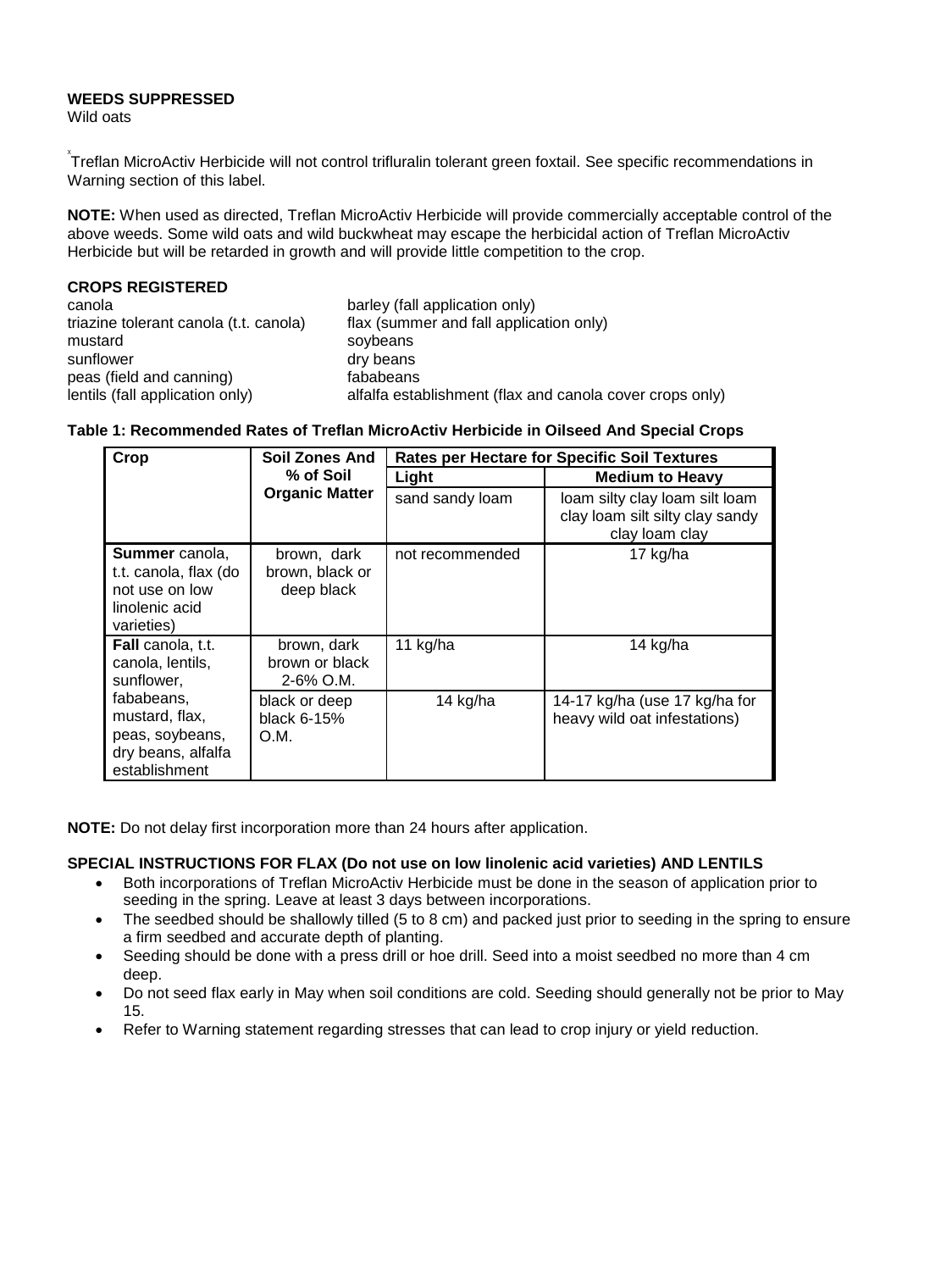#### **TREFLAN MICROACTIV HERBICIDE PLUS A REGISTERED POSTEMERGENCE TRIAZINE HERBICIDE FOR TRIAZINE TOLERANT CANOLA**

**NOTE:** THIS TREATMENT FOR USE ONLY ON TRIAZINE TOLERANT CANOLA. NON-TRIAZINE TOLERANT CANOLA WILL BE KILLED BY THIS COMBINATION.

Treflan MicroActiv Herbicide may be applied in the summer or fall for triazine tolerant canola. A postemergence triazine herbicide registered for this use may then be applied after crop emergence to control several additional broadleaved weeds. Refer to individual labels of the postemergence herbicides for specific recommendations and follow warnings and precautions as stated.

# **SPECIAL INSTRUCTIONS FOR USE IN BARLEY - FALL APPLICATION ONLY**

User instructions must be followed closely to ensure good crop tolerance.

#### **Table 2: Recommended Rates of Treflan MicroActiv Herbicide in Barley (Fall Application Between September 1 and Freeze-Up Only)**

| Soil Zones and % of Organic<br><b>Matter</b> | <b>Rates per Hectare for Specific Soil Textures</b> |                 |            |                 |
|----------------------------------------------|-----------------------------------------------------|-----------------|------------|-----------------|
|                                              | Light                                               | <b>Medium</b>   | to         | <b>Heavy</b>    |
|                                              |                                                     | (most soils)    |            |                 |
|                                              | sand                                                | loam            |            | silty clay loam |
|                                              | sandy loam                                          | silt loam       |            | clay loam       |
|                                              |                                                     | silt            |            | silty clay      |
|                                              |                                                     | sandy clay loam |            | clay            |
| brown and dark brown 2-4% O.M.               | $8.5$ kg/ha                                         |                 | $11$ kg/ha |                 |
| black 4-6% O.M.                              | $11$ kg/ha                                          |                 | $14$ kg/ha |                 |

#### **Rates**

Be sure to use the rates recommended for barley outlined in Table 2. For a list of weeds that are controlled in barley, refer to the Weeds Controlled section of this label. For barley, do not apply Treflan MicroActiv Herbicide on grey-wooded soils or other soils containing less than 2% organic matter or on black/deep black soils containing more than 6% organic matter. Application to eroded knolls may result in reduced crop stand.

#### **Incorporation**

General instructions for Incorporation and Fall Application are the same for barley as outlined in the Directions For Use section of this label. HOWEVER, ON BARLEY BOTH INCORPORATIONS MUST BE DONE IN THE FALL. Refer also to the Land Preparation and Application sections of this label.

#### **Seeding**

Seeding should be done with a press drill or hoe drill. Seed into a moist, warm seedbed with the drill set to seed shallow (approximately 5 cm deep). Use of discers and air seeders can result in uneven emergence of the barley due to the loose seedbed and variable seeding depth. If a discer or air seeder is used, the field should be packed or harrowed after seeding to promote quick and even germination. Do not seed early when soils are cold.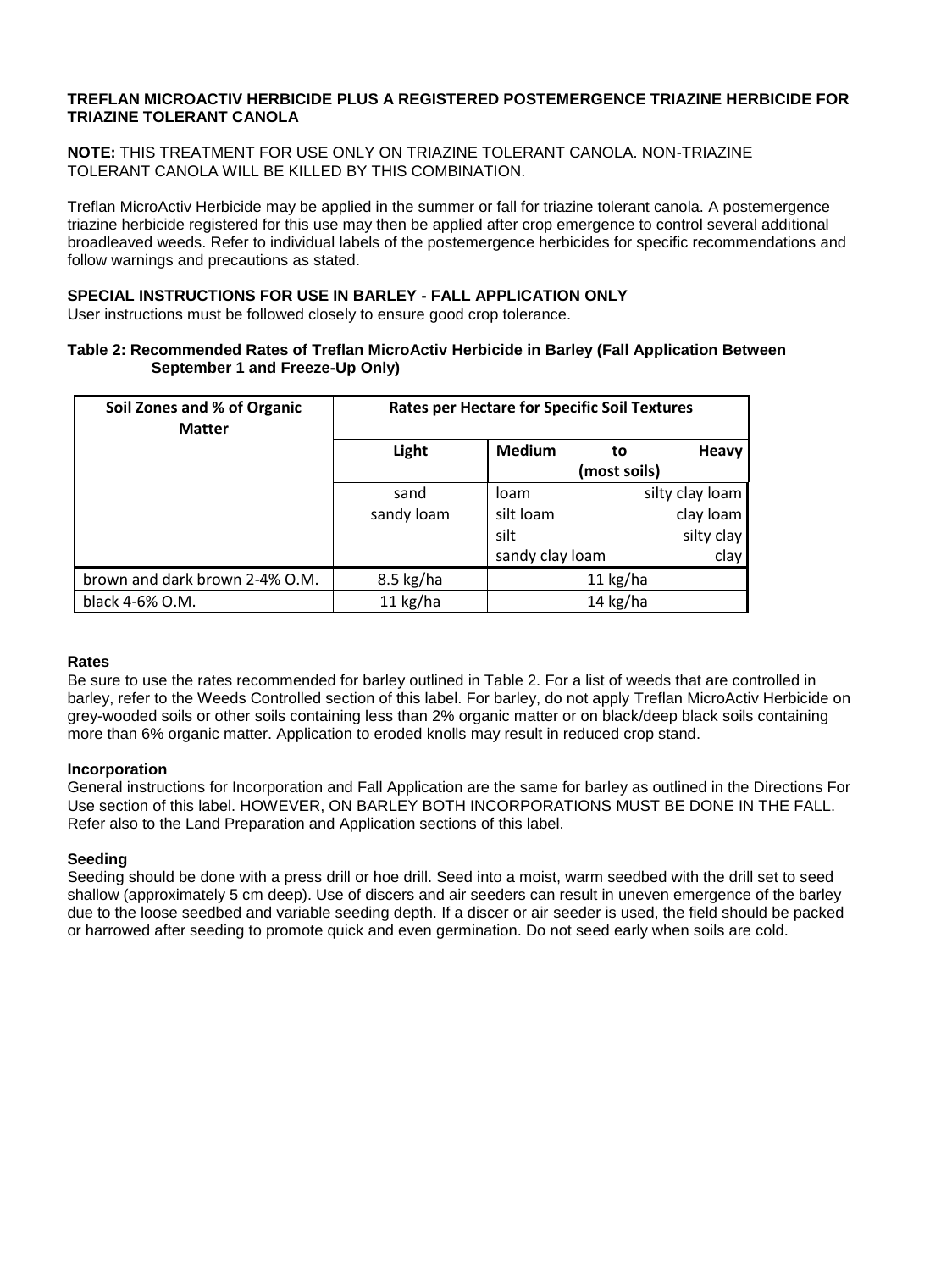#### **Precautions For Use In Barley**

- Do not apply Treflan MicroActiv Herbicide on stubble in the fall for barley when the crop harvested in the current calendar year was treated with either: Treflan MicroActiv Herbicide, Treflan (or a product containing trifluralin) or Edge (ethalfluralin) Herbicides. This includes applications made in the previous summer or fall.
- Refer to the Warning statement regarding stresses that can lead to crop injury or yield reductions. Apart from these conditions, any early season effects on crop development that may be noted are temporary and the crop will develop to full yield potential.

#### **FALL APPLICATION TO STUBBLE OR SUMMERFALLOW FOR CONTROL OF GREEN FOXTAIL IN WHEAT CROPS REGISTERED**

spring wheat (includes semi-dwarf) durum wheat

#### **WEED CONTROLLED IN CROP YEAR**

green foxtail (wild millet)

During the crop year, Treflan MicroActiv Herbicide will provide commercially acceptable control of green foxtail.

<sup>x</sup><br>Treflan MicroActiv Herbicide will not control trifluralin tolerant green foxtail. See specific recommendations in Warning section of this label.

#### **Recommended Rates Of Treflan MicroActiv Herbicide Per Hectare (FALL APPLICATION)**

Soils between 2% and 8% organic matter. **Date of Application** September 1 to freeze-up

**Rate of product per hectare** 5.5 kg/ha

#### **WARNING**

- Application to severely eroded knolls may result in reduced crop stand.
- 5.5 kg/ha is the maximum rate for wheat. Do not use higher rates for wheat as crop injury may result.

**CAUTION:** Do not apply Treflan MicroActiv Herbicide on stubble in the fall for wheat when the crop harvested in the current calendar year was treated with Treflan MicroActiv Herbicide, Treflan, Heritage, (or a trifluralin product) or Edge (ethalfluralin) herbicides. This includes applications made in the previous summer or fall.

#### **Land Preparation**

Treflan MicroActiv Herbicide may be fall applied to summerfallow and to standing or preworked stubble, provided trash is not so heavy as to prevent soil mixing due to plugging of the implement. Treflan MicroActiv Herbicide may be applied over top of moderate green growth (not affecting soil mixing). If green growth is heavy (interfering with soil mixing), destroy existing growth before application of Treflan MicroActiv Herbicide either by cultivation or with the application of a recommended herbicide. If the swath is removed by burning, cultivate once to remove charcoal layer prior to Treflan MicroActiv Herbicide application.

#### **Application**

Treflan MicroActiv Herbicide can be applied in the fall between September 1 and prior to soil freeze-up for green foxtail control the following year. Apply with a properly calibrated granular herbicide applicator that will apply the granules uniformly. Calibrate the applicator according to manufacturer's directions and check frequently during application to ensure the equipment is working properly. Avoid concentration of the material in narrow bands or strips. Apply Treflan MicroActiv Herbicide to the soil surface and incorporate in the same operation if possible. Ensure that large clods are broken. Do not delay incorporation more than 24 hours after application. When applied as directed, Treflan MicroActiv Herbicide will not harm crops that follow in rotation; however, an over-application caused by overlapping, improper calibration, non-uniform application etc., may reduce stands of crops that follow in rotation.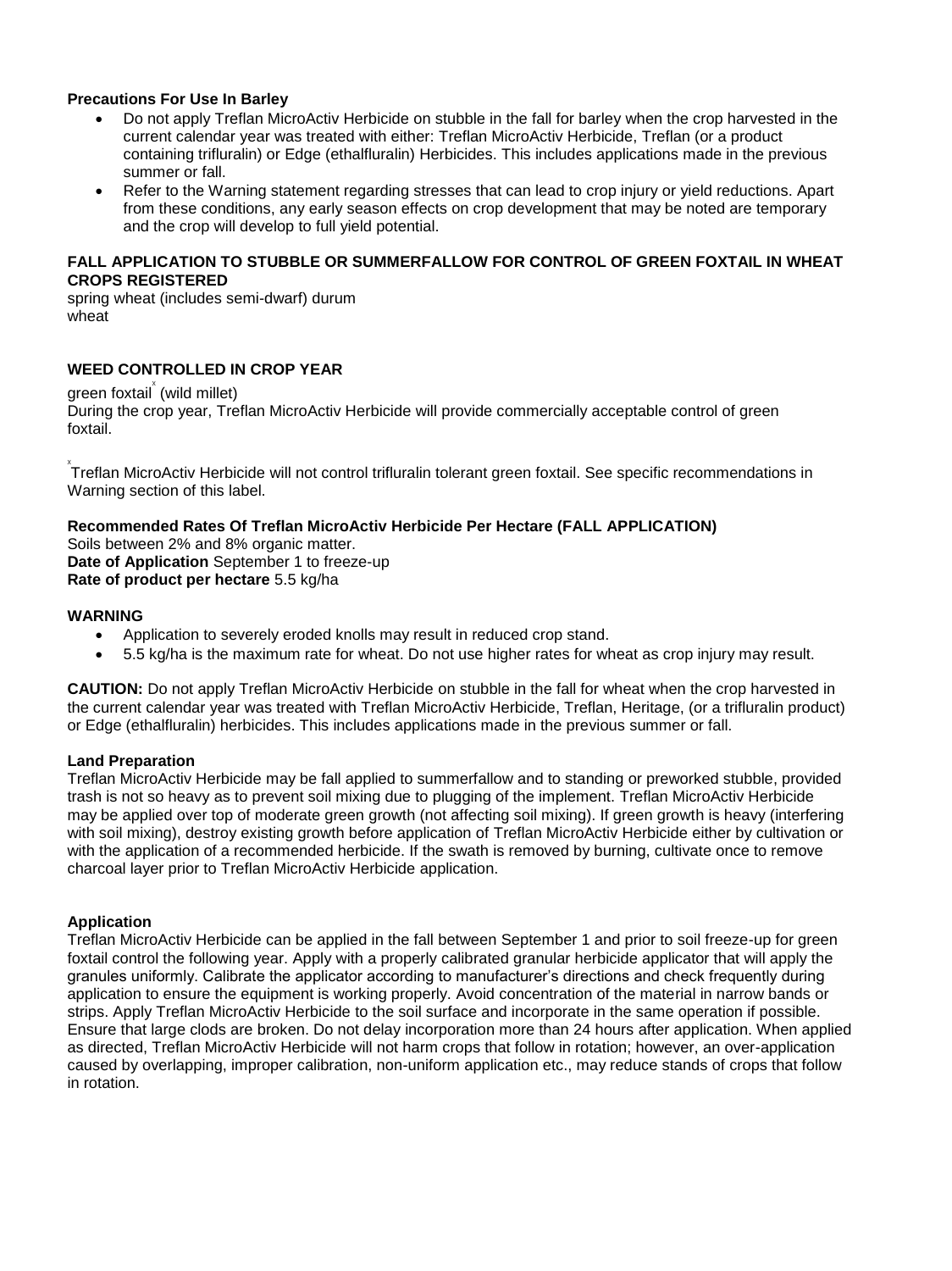#### **Incorporation**

Incorporate Treflan MicroActiv Herbicide into the soil in two different directions using a field cultivator, deep tillage cultivator or disc implement operated at 8 to 10 km/hr and set to work 5 to 8 cm deep. The second working should be done in a cross direction at the same depth.

To conserve trash cover throughout the winter, one incorporation may be completed in the fall with the second incorporation done in spring at the time of seedbed preparation.

Both incorporations may be completed in the fall. If so, it is recommended that the second working be delayed at least 3 days following the first. This allows time for greater release of Treflan MicroActiv Herbicide onto the soil particles and assures more uniform distribution in the soil. The second incorporation should be done in a cross direction to the first and at the same depth.

- Treflan MicroActiv Herbicide should not be incorporated with a field cultivator when the soil is crusted, lumpy or too wet for good mixing action.
- Incorporation with implements set to cut less than 5 cm deep or more than 8 cm deep may result in erratic weed control or crop damage.
- Rod weeders, harrows or hoe drills will not properly incorporate Treflan MicroActiv Herbicide.

#### **Spring Tillage For Seedbed Preparation**

All spring tillage following fall application of Treflan MicroActiv Herbicide should be done when the soil is warm enough to promote germination.

When only one incorporation is completed in the fall to conserve trash cover, the spring tillage should be done at an angle or cross direction to the fall incorporation with the implement operated at a 5 to 8 cm depth.

When both incorporations are completed in the fall, shallow spring tillage (no deeper than fall incorporation) should be completed with a cultivator or disc implement.

Avoid transplanting weed seedlings.

#### **Seeding**

Seed into a firm, moist, weed-free seedbed using a double disc press drill or hoe drill set to seed 3 to 6 cm deep.

If a discer or air seeder is used for seeding, separate spring tillage may not be necessary. However, care must be exercised such that the discer or air seeder is set to uniformly place the seed 3 to 6 cm deep and the seedbed should be firmly packed or harrowed after seeding to promote good germination.

To reduce the risk of **wheat** injury, use quality seed and agronomic practices which will promote good growing conditions. Avoid deep seeding, loose seedbeds and seeding into cold soils. When seeding **semi-dwarf wheat**, special care should be taken to ensure shallow seeding. Check local recommendations for proper seeding depth.

#### **DIRECTIONS FOR USE ON SUMMERFALLOW**

Treflan MicroActiv Herbicide is a preemergence herbicide which is blended (mixed into the soil) to provide control of several annual grasses and annual broadleaved weeds during both years of the summerfallowwheat rotation. TREFLAN MICROACTIV HERBICIDE CONTROLS SUSCEPTIBLE WEEDS BY KILLING SEEDLINGS AS THEY GERMINATE. It will not control established weeds.

#### **CROPS REGISTERED**

spring wheat (includes semi-dwarf) durum wheat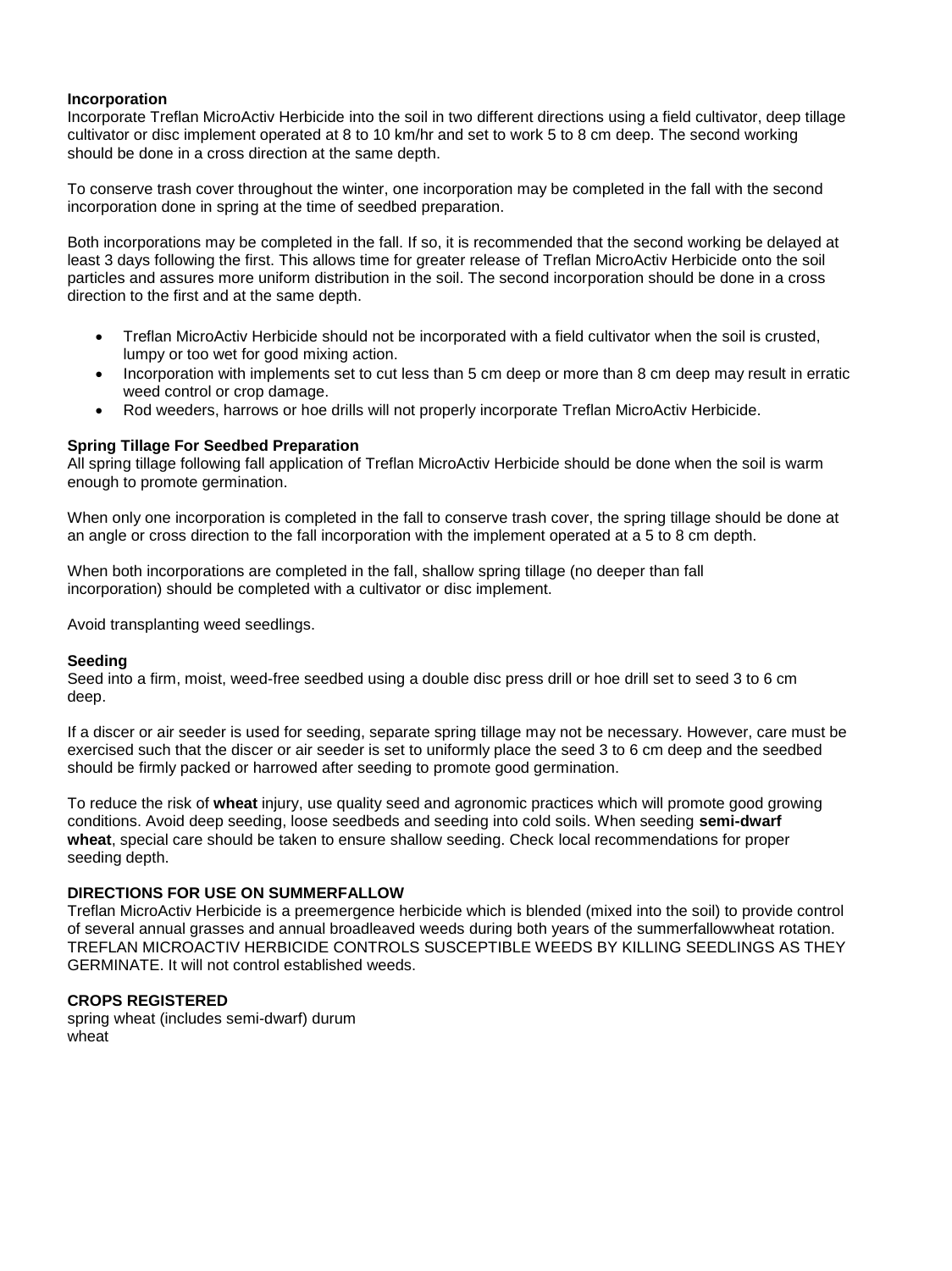# *WEEDS CONTROLLED*

#### **Fallow Year Crop Year**

wild millet (green foxtail) $^{\times}$ Persian darnel and a control control lamb's-quarters barnyard grass barnyard grass wild buckwheat<sup>t</sup> wild buckwheat cow cockle lamb's-quarters redroot pigweed Russian thistle

# **WEEDS SUPPRESSED**

Wild oats

wild millet (green foxtail) $^*$ 

X Treflan MicroActiv Herbicide will not control trifluralin tolerant green foxtail. See specific recommendations in Warning section of this label.

<sup>+</sup>Some wild buckwheat may escape the herbicidal action of Treflan MicroActiv Herbicide but its growth will be retarded and result in limited competition to the wheat.

**NOTE:** During the fallow year, susceptible weeds may not be fully controlled until after the second Fallowblend\* operation has established a uniform layer of soil treated with Treflan MicroActiv Herbicide. During the crop year Treflan MicroActiv Herbicide will provide commercially acceptable control of weeds as specified above.

#### **Table 3: Recommended Rates of Treflan MicroActiv Herbicide in the Brown Soil Zone**  (**Summerfallow Application)**

| <b>Date of Application</b> | <b>Rates per Hectare</b> |             |  |
|----------------------------|--------------------------|-------------|--|
|                            | $1-3%$ O.M.              | 4-8% O.M.   |  |
| Mav                        | 9.5 kg/ha                | 11.0 kg/ha  |  |
| June                       | 8.0 kg/ha                | $9.5$ kg/ha |  |
| July                       | $6.5$ kg/ha              | 8.0 kg/ha   |  |

#### **Land Preparation**

By reducing the number of fallow workings in a season, a greater trash cover is retained which reduces wind erosion and evaporation. The greatest reduction in the number of necessary fallow cultivations in a season may be obtained by applying Treflan MicroActiv Herbicide just prior to the first spring fallow working.

Treflan MicroActiv Herbicide may be applied to standing or preworked stubble, provided trash is not so heavy as to prevent soil mixing. Treflan MicroActiv Herbicide may be applied over top of moderate green growth (not affecting soil mixing). If green growth is heavy (interfering with soil mixing), destroy existing growth before application of Treflan MicroActiv Herbicide either by cultivation or with the application of a recommended herbicide.

#### **Application**

Application of Treflan MicroActiv Herbicide to summerfallow fields will provide weed control during both years of the summerfallow-wheat rotation. Apply with a properly calibrated granular herbicide applicator that will apply Treflan MicroActiv Herbicide uniformly.

Calibrate the applicator according to manufacturer's directions and check frequently during application to ensure equipment is working properly. Avoid concentration of the material in narrow bands or strips. Apply Treflan MicroActiv Herbicide to soil surface and Fallowblend in the same operation if possible (see below for Fallowblend\* details). Ensure that large clods are broken. When applied as directed, Treflan MicroActiv Herbicide will not injure wheat grown in rotation after summerfallow; however, an over-application caused by overlapping, improper calibration or non-uniform application may result in reduced crop stand, delayed development or reduced yields.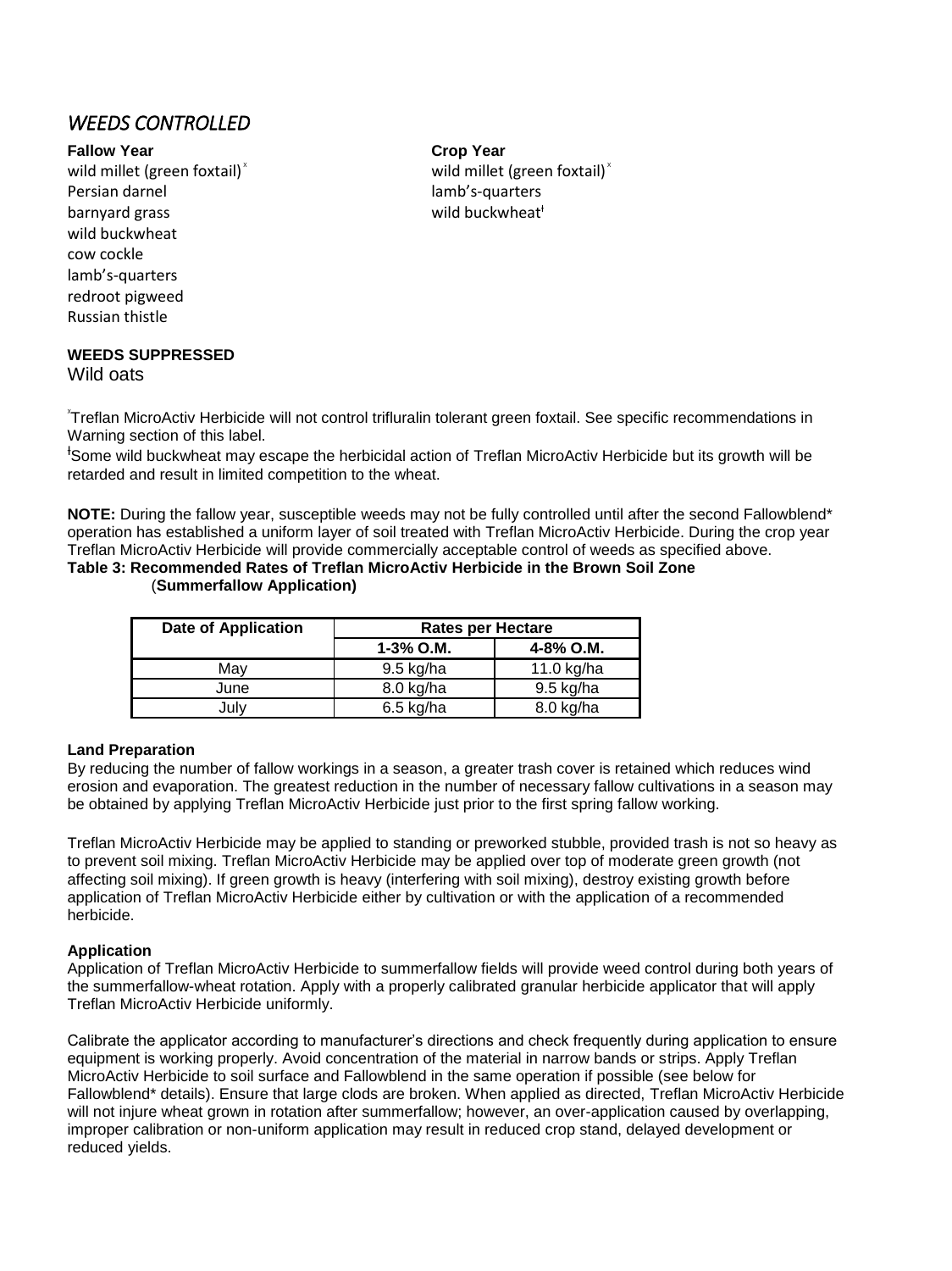#### **Fallowblend Operations**

To Fallowblend, mix Treflan MicroActiv Herbicide into the soil in two different directions using a field cultivator, deep tillage cultivator or a disc implement operated at 8 to 10 km/hr. The first Fallowblend operation must be done within 24 hours of application and the second working should be done no sooner than one week after application. Subsequent workings may be done whenever necessary to destroy resistant weed growth during the remainder of the fallow year. For the first two Fallowblend operations the equipment should be set to work 5 to 8 cm deep. Subsequent workings should be no deeper than 8 cm.

After completing the two Fallowblend operations, additional operations with a rod weeder or shallow tillage may be required to control resistant weed growth and more uniformly blend Treflan MicroActiv Herbicide into the soil. These additional cultivations should be as shallow as possible to minimize surface trash burial and evaporation.

- Treflan MicroActiv Herbicide should not be blended with a cultivator when the soil is crusted, lumpy or too wet for good mixing action.
- Blending with implements set to cut deeper than 8 cm may result in erratic weed control and crop injury.

#### **Spring Tillage For Seedbed Preparation**

Seedbed preparation should be done using a field cultivator set to cut 5 cm deep (no deeper than the Fallowblend operation), when the soil is warm enough to promote good germination. Avoid transplanting weed seedlings; seed into a weed-free seedbed using a double disc drill or hoe drill set to seed 3 to 6 cm deep.

If a discer or air seeder is used for seeding, separate spring tillage may not be necessary. The discer or air seeder should be set to place seed 3 to 6 cm deep and the seedbed should be firmly packed or harrowed after seeding to promote good germination.

#### **Seeding**

To reduce the risk of **wheat** injury, use quality seed and agronomic practices which will promote good growing conditions - avoid deep seeding, loose seedbeds and seeding into cold soils.

When seeding **semi-dwarf wheat**, special care should be taken to ensure shallow seeding. Check local recommendations for proper seeding depth.

#### **RESISTANCE MANAGEMENT RECOMMENDATIONS**

For resistance management, Treflan MicroActiv Herbicide is a Group 3 herbicide. Any weed population may contain or develop plants naturally resistant to Treflan MicroActiv Herbicide and other Group 3 herbicides. The resistant biotypes may dominate the weed population if these herbicides are used repeatedly in the same field. Other resistance mechanisms that are not linked to site of action, but specific for individual chemicals, such as enhanced metabolism, may also exist. Appropriate resistance-management strategies should be followed.

To delay herbicide resistance:

- Where possible, rotate the use of Treflan MicroActiv Herbicide or other Group 3 herbicides with different herbicide groups that control the same weeds in a field.
- Use tank mixtures with herbicides from a different group when such use is permitted.
- Herbicide use should be based on an IPM program that includes scouting, historical information related to herbicide use and crop rotation, and considers tillage (or other mechanical), cultural, biological and other chemical control practices.
- Monitor treated weed populations for resistance development.
- Prevent movement of resistant weed seeds to other fields by cleaning harvesting and tillage equipment and planting clean seed.
- Contact your local extension specialist or certified crop advisors for any additional pesticide resistancemanagement and/or integrated weed-management recommendations for specific crops and weed biotypes.
- For further information or to report suspected resistance, contact Gowan Company, L.L.C. at 1-800-883- 1844.